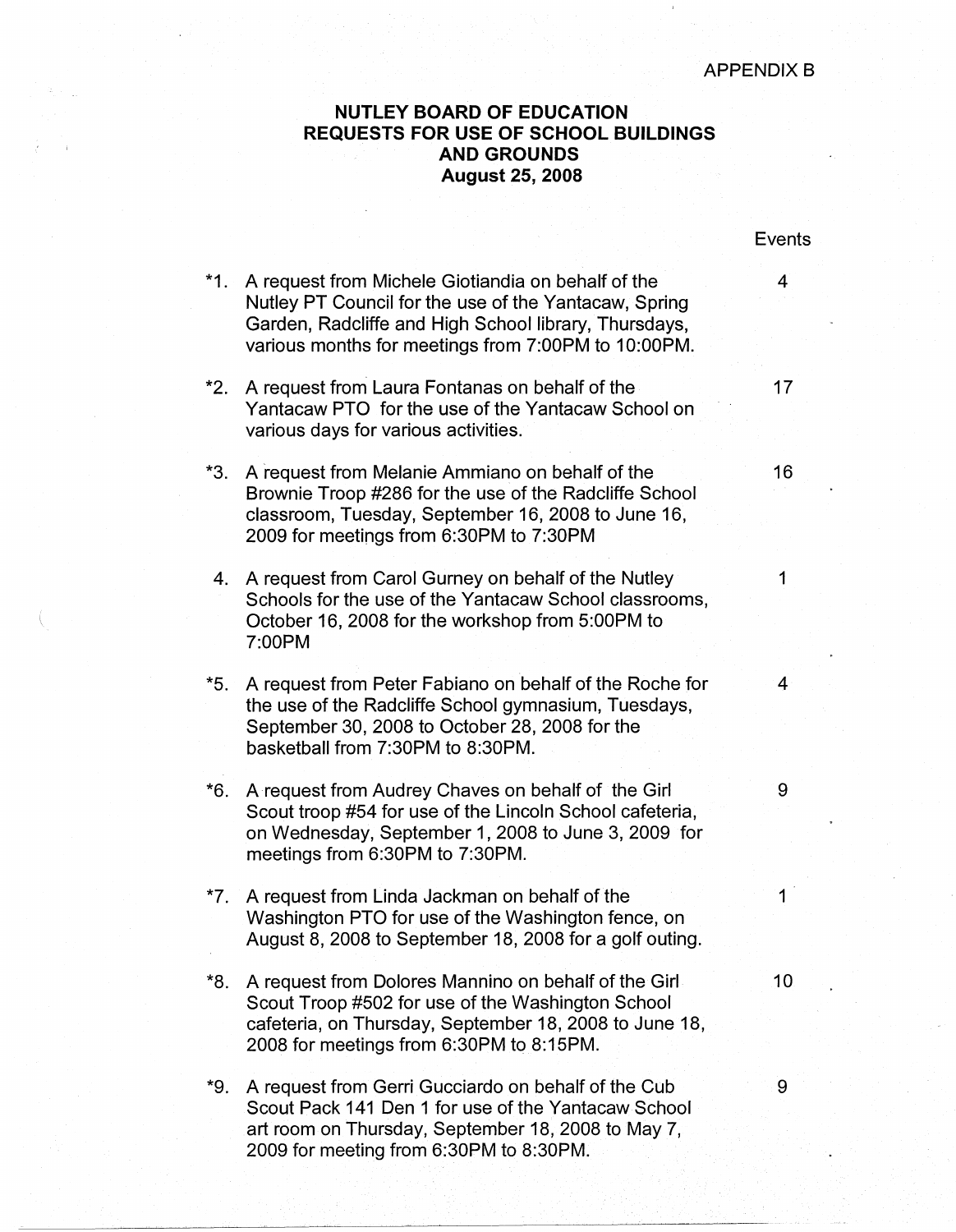| 10.    | A request from Theresa Vinci on behalf of the Nutley<br>Parks and Recreation Dept. for use of the High School<br>Oval on Tuesday, September 9, 2008 rain date<br>Wednesday, September 10, 2008 for pep rally from<br>6:00PM to Dusk.                                                                              | 1              |
|--------|-------------------------------------------------------------------------------------------------------------------------------------------------------------------------------------------------------------------------------------------------------------------------------------------------------------------|----------------|
| $*11.$ | A request from Theresa Vinci on behalf of the Nutley<br>Parks and Recreation Dept. for use of the High School<br>Oval on Saturday, September 13, 2008 for football<br>games from Noon to 9:00PM requesting lights. Sunday,<br>September 14, 2008 to November 23, 2008 for football<br>games from 10:30AM to Dusk. | $\overline{7}$ |
| $*12.$ | A request from Theresa Vinci on behalf of the Nutley<br>Parks and Recreation Dept. for the use of the<br>Elementary School fields on Monday through Friday,<br>September 2, 2008 to November 26, 2008 for soccer<br>and football practice from 6:00PM to Dusk.                                                    | 57             |
| *13.   | A request from Ambar Orr on behalf of the Girl Scout<br>Troop #324 for the use of the Washington School<br>classroom on Friday, September 19, 2008 to June 19,<br>2009 for meetings from 3:15PM to 4:00PM.                                                                                                        | 11             |
| $*14.$ | A request from Phillip Appel on behalf of the Boy Scout<br>Troop #159 for the use of the Lincoln School cafeteria on<br>Wednesday, September 10, 2008 to June 17, 2009 for<br>meetings from 7:00PM to 8:30PM. Except the first<br>Wednesday of each month which will be from 7:30PM to<br>8:30PM                  | 34             |
| *15.   | A request from Theresa Vinci on behalf of the Nutley<br>Parks and Recreation Dept. for the use of the Radcliffe<br>School gymnasium on Wednesday, September 10, 2008<br>to June 17, 2009 for activities for the Special Population<br>from 6:30PM to 9:00PM.                                                      | 36             |
| *16.   | A request from Theresa Vinci on behalf of the Nutley<br>Parks and Recreation Dept. for the use of the Radcliffe,<br>Spring Garden and JHWM School gymnasium on<br>Saturday, December 6, 2008 to April 25, 2009 for<br>basketball games from 8:00AM to 6:00PM.                                                     | 21             |
| $*17.$ | A request from Theresa Vinci on behalf of the Nutley<br>Parks and Recreation Dept. for the use of all<br>Elementary and JHWM School gymnasiums on Monday<br>through Friday, November 3, 2008 to April 3, 2009 for<br>basketball practice from 6:30PM to 9:00PM.                                                   | 99             |